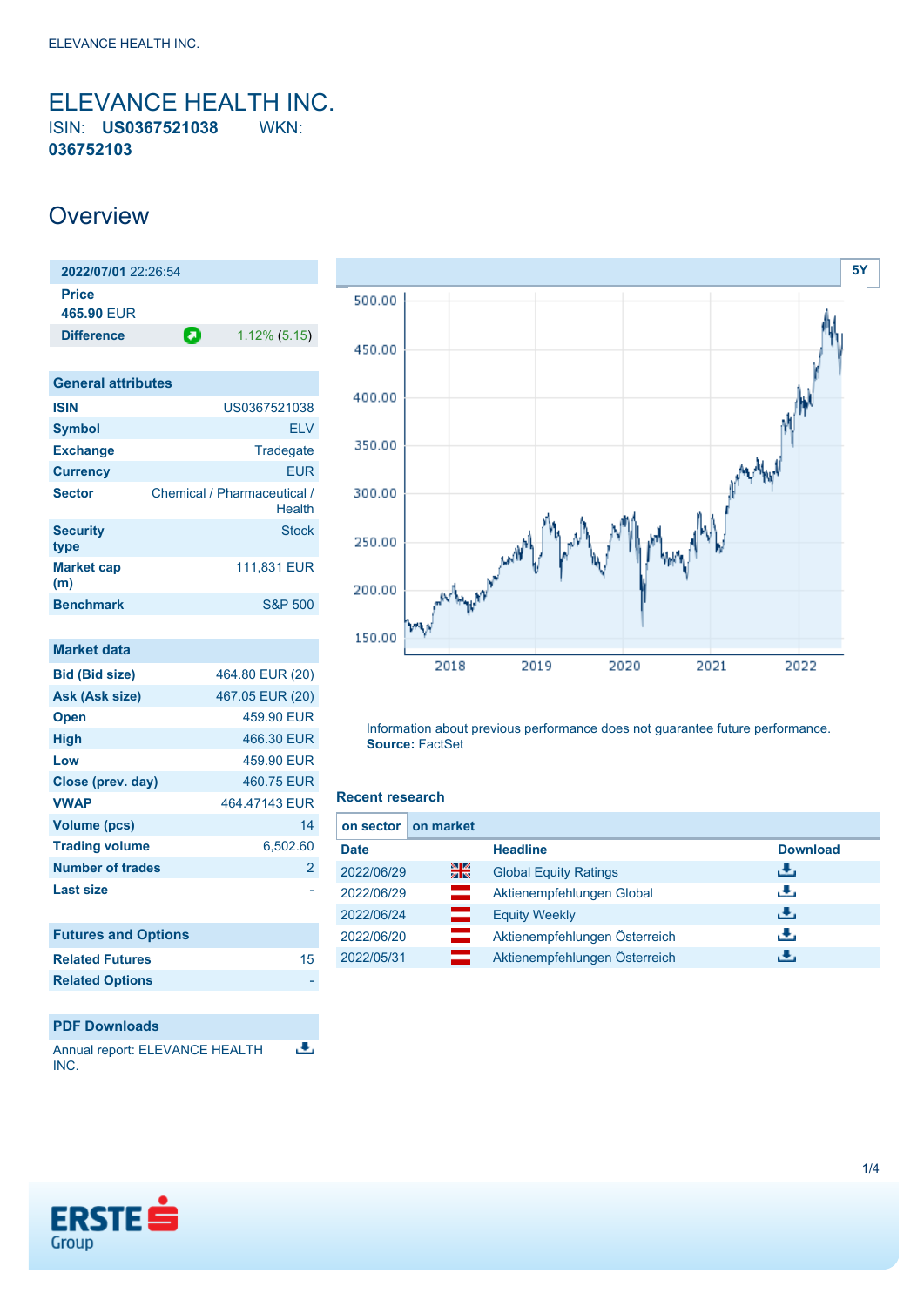# Details

**2022/07/01** 22:26:54 **Price 465.90** EUR

**Difference 1.12% (5.15)** 

**General attributes ISIN** US0367521038 **Symbol** ELV Exchange Tradegate **Currency** EUR Sector Chemical / Pharmaceutical / **Health Security type Stock Market cap (m)** 111,831 EUR **Benchmark** S&P 500

| Market data             |                 |
|-------------------------|-----------------|
| <b>Bid (Bid size)</b>   | 464.80 EUR (20) |
| Ask (Ask size)          | 467.05 EUR (20) |
| <b>Open</b>             | 459.90 EUR      |
| <b>High</b>             | 466.30 EUR      |
| Low                     | 459.90 EUR      |
| Close (prev. day)       | 460.75 EUR      |
| <b>VWAP</b>             | 464 47143 FUR   |
| Volume (pcs)            | 14              |
| <b>Trading volume</b>   | 6,502.60        |
| <b>Number of trades</b> | 2               |
| <b>Last size</b>        |                 |

### **Performance and Risk**

|                   | 6M        | 1Y        | <b>3Y</b> |
|-------------------|-----------|-----------|-----------|
| <b>Perf</b> (%)   | $+12.96%$ | +43.96%   | $+86.18%$ |
| Perf (abs.)       | $+53.50$  | $+142.40$ | $+215.85$ |
| <b>Beta</b>       | 0.66      | 0.70      | 1.06      |
| <b>Volatility</b> | 26.55     | 26.15     | 37.82     |



Information about previous performance does not guarantee future performance. **Source:** FactSet

| <b>Price data</b>                                     |                         |
|-------------------------------------------------------|-------------------------|
| Ø price 5 days $\vert \emptyset$ volume 5 days (pcs.) | 459.74 EUR (18)         |
| Ø price 30 days   Ø volume 30 days (pcs.)             | 457.16 EUR (46)         |
| Ø price 100 days   Ø volume 100 days (pcs.)           | 447.31 EUR (61)         |
| Ø price 250 days   Ø volume 250 days (pcs.)           | 391.96 EUR (58)         |
| <b>YTD High   date</b>                                | 494.05 EUR (2022/04/21) |
| <b>YTD Low   date</b>                                 | 376.40 EUR (2022/01/27) |
| 52 Weeks High   date                                  | 494.05 EUR (2022/04/21) |
| 52 Weeks Low   date                                   | 302.00 EUR (2021/09/10) |

### **All listings for ELEVANCE HEALTH INC.**

| Exchange $\Box$                 | <b>Date</b>    | <b>Time Price</b> |                                | <b>Trading volume</b><br>(mio.) | <b>Number of</b><br>trades |
|---------------------------------|----------------|-------------------|--------------------------------|---------------------------------|----------------------------|
| <b>Vienna Stock</b><br>Exchange | 2022/07/<br>01 |                   | 09:05 456.50 EUR 0.00          |                                 | 1                          |
| Tradegate                       | 01             |                   | 2022/07/ 22:26 465.90 EUR 0.01 |                                 | 2                          |
| <b>Stuttgart</b>                | 2022/07/<br>01 |                   | 08:02 452.15 EUR 0.00          |                                 | 3                          |
| <b>NYSE</b>                     | 2022/07/<br>01 |                   | 22:00 485.98 USD 478.69        |                                 | 21,745                     |
| <b>Munich</b>                   | 2022/07/       |                   | 08:00 452.45 EUR 0.00          |                                 | 1                          |

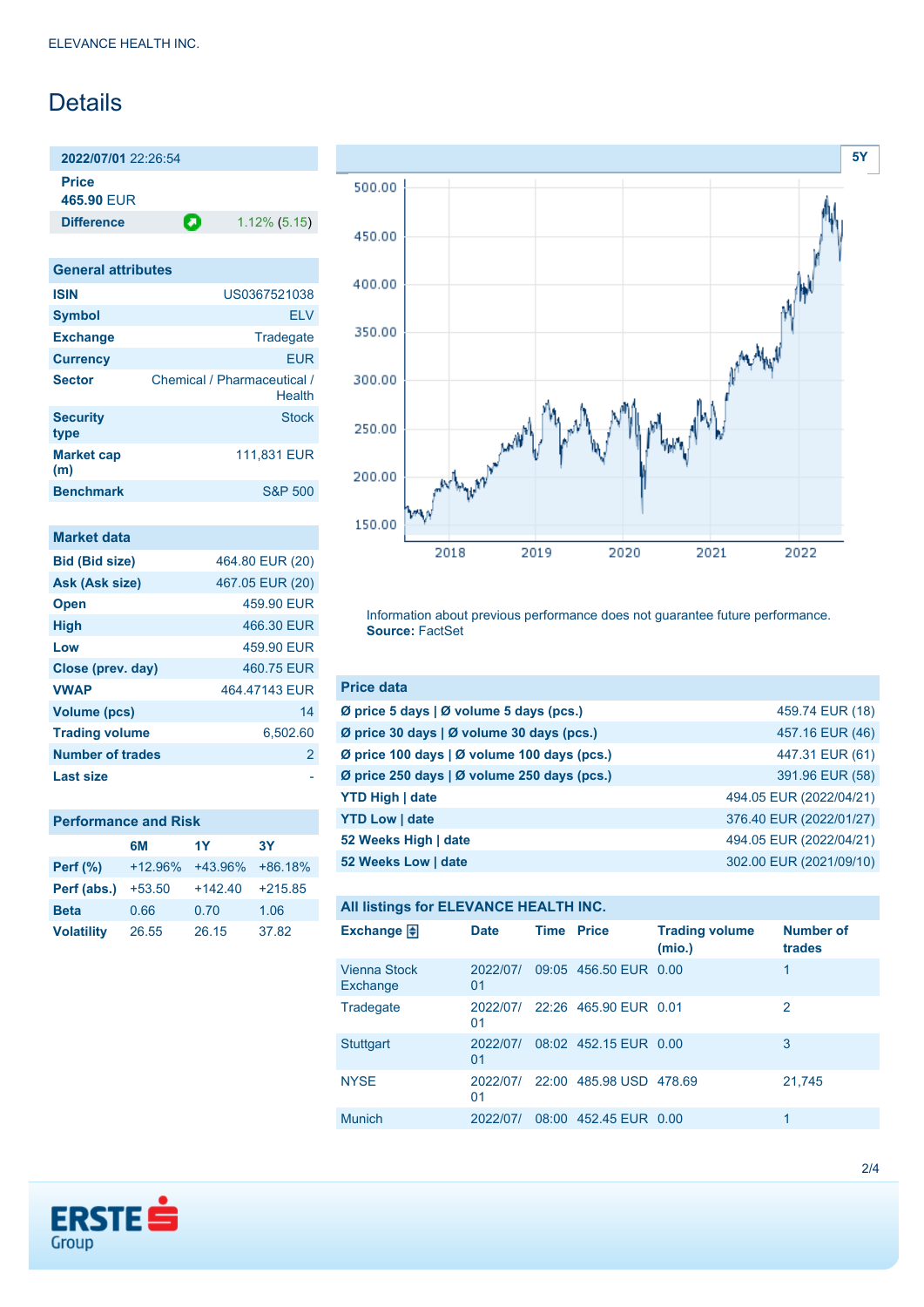|                                 | 01             |                                |   |
|---------------------------------|----------------|--------------------------------|---|
| <b>London Stock</b><br>Exchange | 22             | 2022/06/ 16:32 464.46 USD 0.00 |   |
| Frankfurt                       | 2022/07/<br>01 | 08:05 454.40 EUR 0.00          |   |
| <b>Duesseldorf</b>              | 01             | 2022/07/ 19:30 457.15 EUR 0.00 | 9 |
| <b>Berlin</b>                   | 2022/07/<br>01 | 08:08 452.05 EUR 0.00          |   |